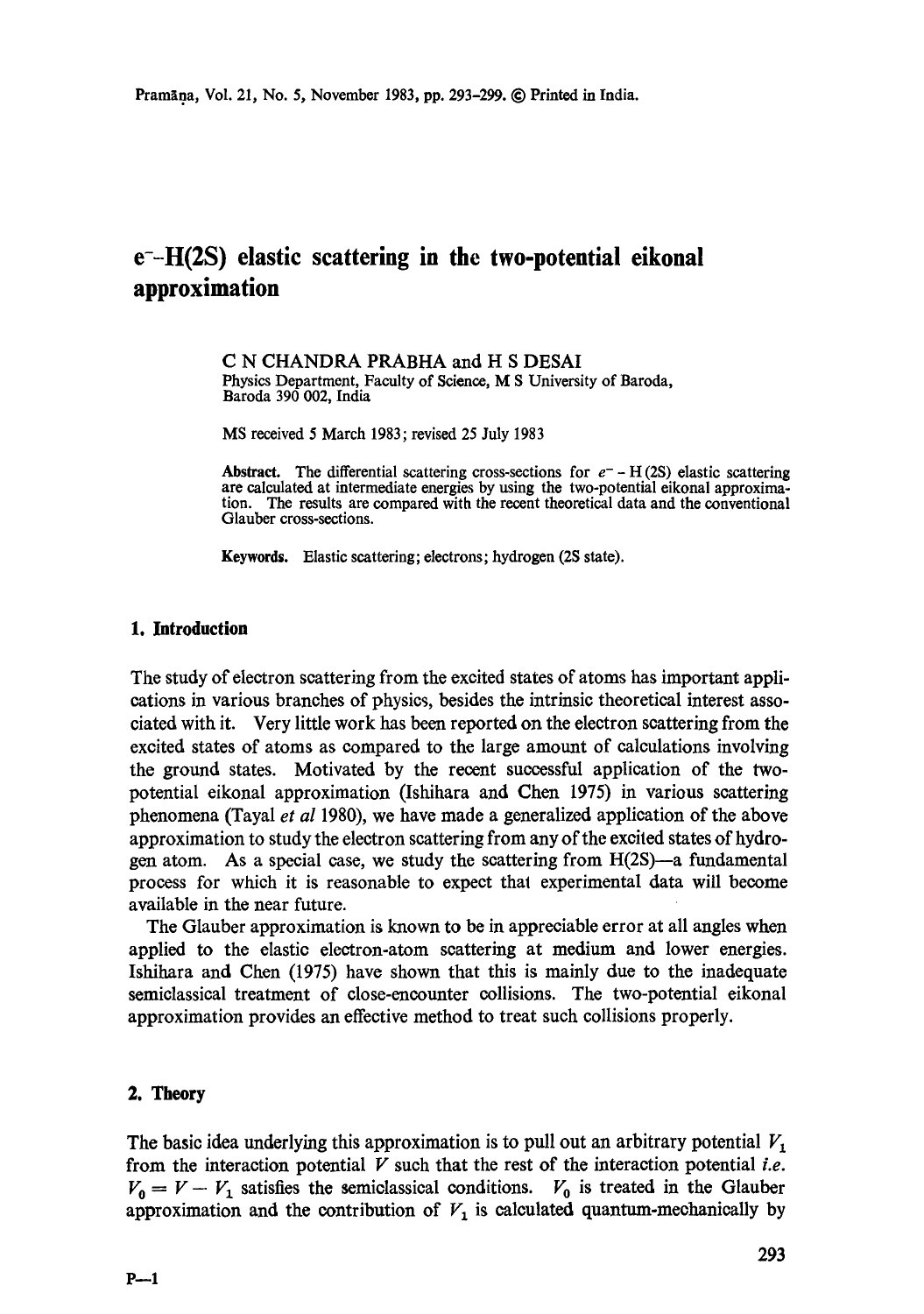taking a few partial waves. For the Scattering of an electron from a Z-electron atom, the interaction potential is given by

$$
V(\vec{r}, \vec{r}_1, ..., \vec{r}_Z) = \frac{-Z}{r} + \sum_{j=1}^{Z} \frac{1}{|\mathbf{r} - \mathbf{r}_j|},
$$
 (1)

where  $\tilde{r}$ ,  $\tilde{r}_1$ , ...,  $\tilde{r}_2$  are the incident and target electron co-ordinates. A short range central potential  $V_{st}$ , which is the static potential of the target atom, is chosen for  $V_1$ .

Now 
$$
V_0(\bar{r}, \bar{r}_1, ..., \bar{r}_Z) = V(\bar{r}, \bar{r}_1, ..., \bar{r}_Z) - V_{st}(r).
$$
 (2)

In the two-potential eikonal approximation, the transition amplitude from the initial state  $|i\rangle$  of the target to the final state  $|f\rangle$  is given by (Ishihara and Chen 1975).

$$
F_{f_i}(\theta) = \frac{K_i}{2 \pi i} \int d^2 b \exp(iq \cdot b) \left[ \Gamma_{f_i}(\bar{b}) - 1 \right]
$$
  
+ 
$$
\frac{1}{K_i} \sum_{l} (2l + 1) P_l(\cos \theta) \exp(i\delta_l^{(1)}) \sin \delta_l^{(1)} \int \frac{d\phi}{2 \pi} \Gamma_{f_i}(b_l^{-}), \qquad (3)
$$

The notations are same as in Ishihara and Chen (1975).

Here,  $\Gamma_{\hat{f}}(b) = \langle f | \exp(i\chi) | i \rangle$  (4)

where

$$
\chi=\chi_0+\Delta\,\chi,
$$

with 
$$
\chi_0 = -\frac{1}{K_i} \int_{-\infty}^{\infty} dZ V_0.
$$
 (5)

The correction  $\Delta X$  to the Glauber phase function contributes very little for energies greater than 100 eV and hence can be neglected.

To make use of (3) to study the electron-scattering from any of the excited states *(nlm)* of hydrogen, it is necessary to have the  $V_{st}$  and  $\chi_0$  corresponding to those states. The general form of  $V_{st}$  for elastic scattering is given by

$$
V_{st}^{nim} = \int d v_1 \psi_{nlm}^* \psi_{nlm} (-1/r + 1/|\mathbf{r} - \mathbf{r}_1|), \qquad (6)
$$

where the standard form of the wavefunction is given by

$$
\psi_{nlm} = 2/n^2 \left\{ (n-l-1)! / [(n+l)!]^3 \right\}^{1/2} (2r_1/n)^l \exp(-r_1/n)
$$
  

$$
L_{n-l-1}^{2l+1} (2r_1/n) Y_{lm} (\theta, \phi).
$$
 (7)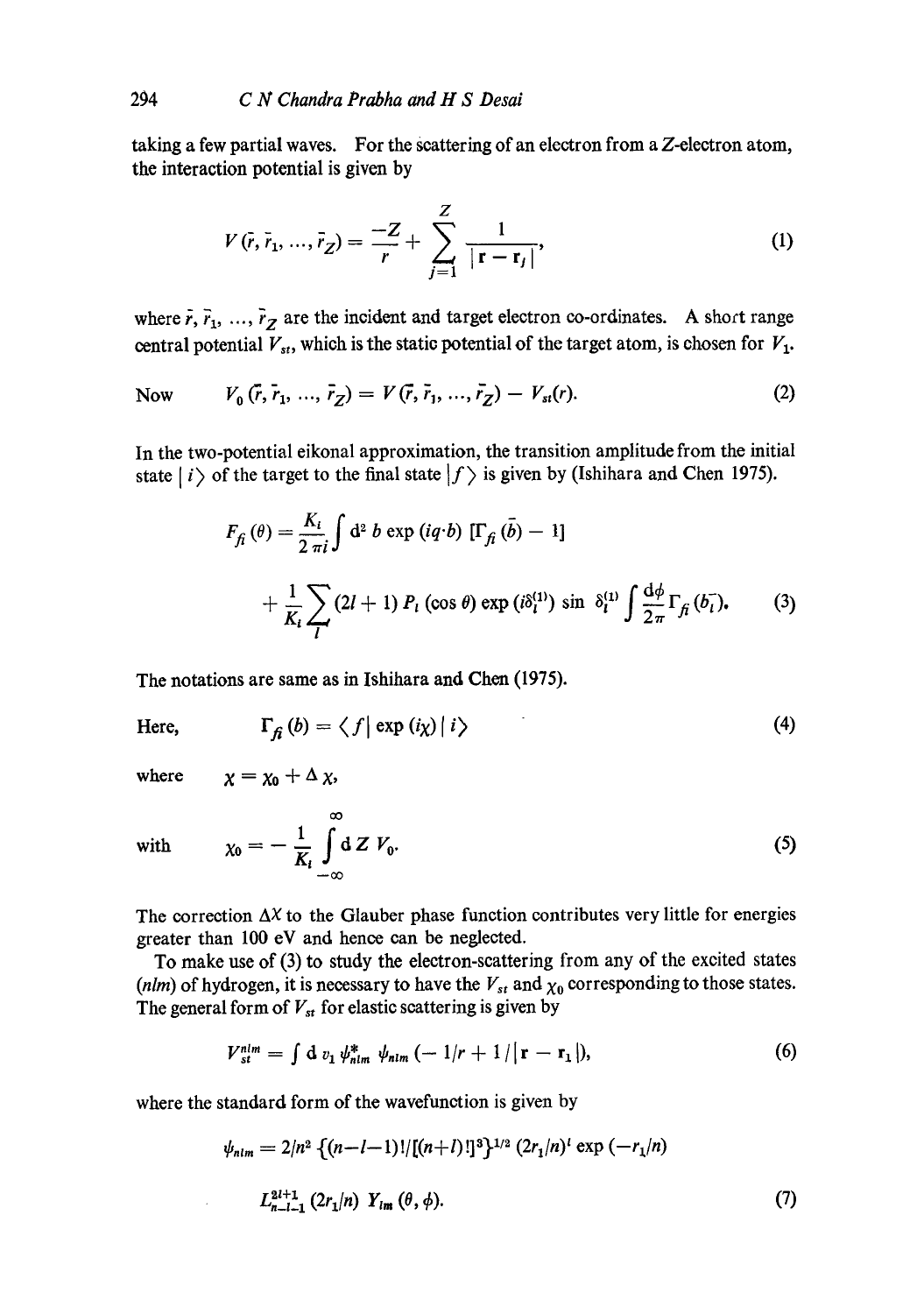Using  $(6)$  and  $(7)$ 

$$
V_{st}^{nlm} = -\frac{1}{r} + \sum_{p=0}^{\infty} \sum_{m=0}^{n-l-1} \sum_{j=0}^{n-l-1} (-1)^{m+j} (4\pi/(2p+1))^{1/2}
$$
  

$$
\binom{n+l}{n-l-1-m} \binom{n+l}{n-l-1-j} \frac{(2/n)^{m+j+2l}}{m! j!} \times 4/n^4
$$
  

$$
(n-l-1)! | [(n+l)!] \times [(2l+1)^2 (2p+1)/4\pi]^{1/2}
$$
  

$$
\binom{l}{o} \binom{l}{o} \binom{l}{m} \sum_{j=0}^{l} \frac{1}{r^{p+1}} \left[ S_1! / (2/n)^{s_1+1} - \exp(-2r/n) \sum_{k=0}^{s_1} \frac{s_1!}{k!} \frac{r^k}{(2/n)^{s_1-k+1}} \right] + r^p \exp(-2r/n)
$$
  

$$
\sum_{k=0}^{s_2} \frac{S_2!}{k!} \frac{r^k}{(2/n)^{s_2-k+1}}.
$$
 (8)

where  $S_1 = p + 2 + m + j + 2l$  and  $S_2 = 1 + m + j + 2l - p$ 

 $\begin{pmatrix} l & p & l \\ o & o & o \end{pmatrix}$  are the usual Wigner notations.

The general form of  $\chi_0^{nlm}$ 

is 
$$
\chi_0^{nlm} = \frac{-1}{k_l} \int_{-\infty}^{\infty} V dz + \frac{1}{k_l} \int_{-\infty}^{\infty} V_{st}^{nlm} dz.
$$
 (9)

For all states of *H*, the interaction potential

$$
V(b, z, b_1, z_1) = - (1/r) + (1/|\mathbf{r} - \mathbf{r}_1|), \text{ so that}
$$
  

$$
-\frac{1}{k_i} \int_{-\infty}^{\infty} V \, dz = \frac{2}{k_i} \ln \frac{|b - b_1|}{b}.
$$
 (10)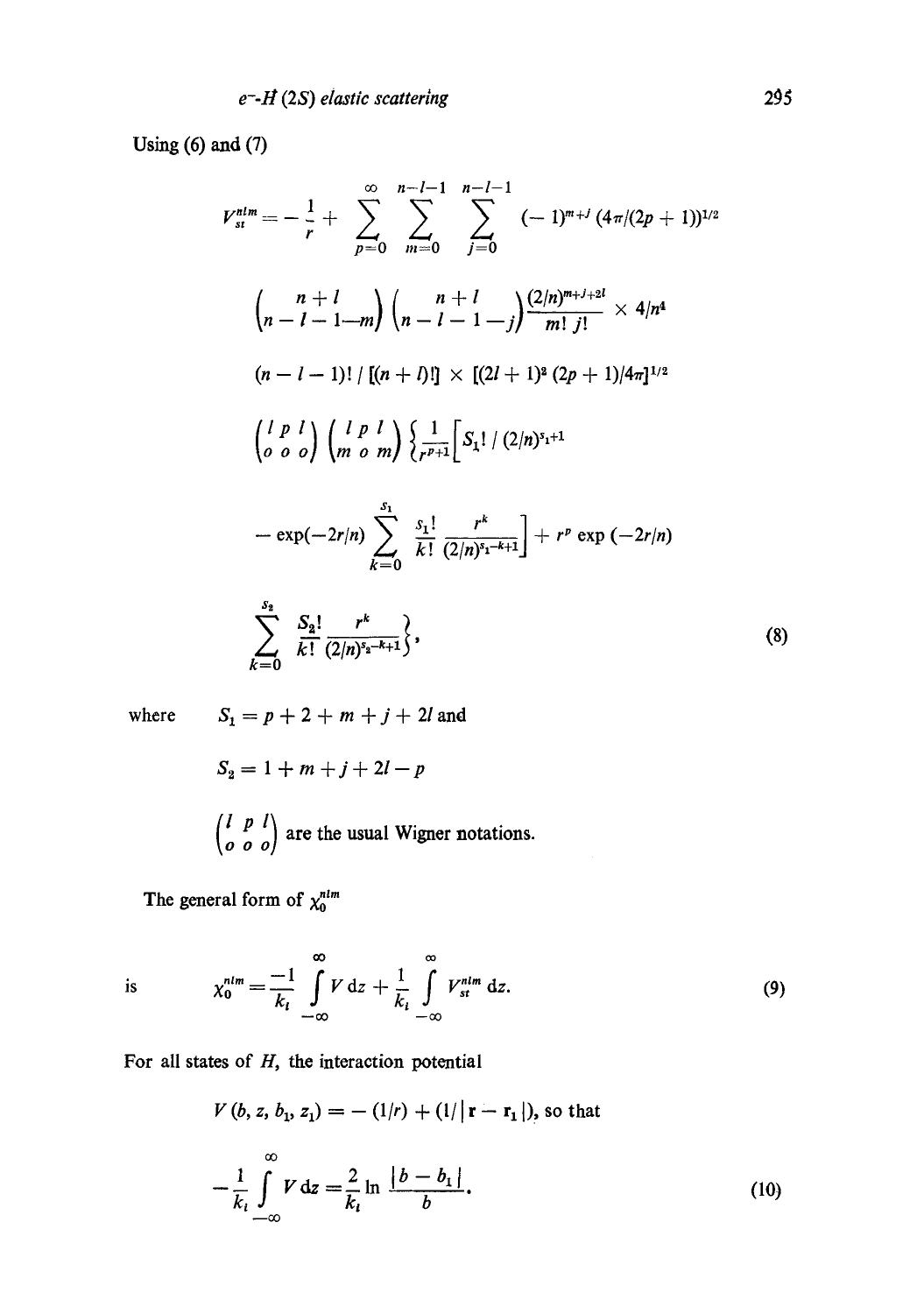Now  $\int_{-\infty}^{\infty} V_{st}^{nlm} dz$  may be calculated from (8) using standard integration techniques. Since this is a very lengthy expression, we take up the *(ns)* states.

$$
\int_{-\infty}^{\infty} V_{st}^{ns} dz = \frac{8}{n^4} \frac{(n-1)!}{(n!)} \sum_{m=0}^{n-1} \sum_{j=0}^{n-1} (-1)^{m+j}
$$
  

$$
\left(n - 1 - m\right) \left(n - 1 - j\right) (2/n)^{m+j} \frac{1}{m! j!} \left\{ \sum_{k=0}^{s_3} \sum_{k=0}^{n-1} (-1)^{k+j} \left(\frac{\partial^{k+j}}{\partial \lambda^{k+j}}\right) K_0 (b\lambda)
$$
  

$$
- \sum_{k=0}^{s_3+1} \frac{(S_3+1)!}{k! (2/n)^{s_3+2-k}} (-1)^k \frac{\partial^k}{\partial \lambda^k} K_0 (b\lambda) \left\}, \qquad (11)
$$

where  $S_3 = m + j + 1$  and  $\lambda = 2/n$ . Using (10) and (11) we can find the general expression for  $\chi_0^{ns}$  for any  $(ns)$  state.

As a special case, we find  $\Psi$ ,  $V_{st}$  and  $\chi_0$  for H (2S) from (7), (8) and (10)

$$
\Psi_{2s} = \frac{1}{4\sqrt{2\pi}} (2 - r_1) \exp(-r_1/2)
$$
 (12)

$$
V_{st} = -\left(\frac{1}{r} + \frac{3}{4} + \frac{r}{4} + \frac{r^2}{8}\right)e^{-r}
$$
 (13)

and 
$$
\chi_0 = +\frac{2}{k_i} \ln |b - b_i/b| - \frac{2}{k_i} \left[ 1 - \frac{3}{4} \frac{\partial}{\partial \lambda} + \frac{1}{4} \frac{\partial^2}{\partial \lambda^2} - \frac{1}{8} \frac{\partial^3}{\partial \lambda^3} \right] K_0 (\lambda b), \quad (14)
$$

where  $\lambda = 1$ .

 $\Gamma(b)$  given by (4) may be easily evaluated now.

The summation of partial waves is done similar to the procedure adopted by Jhanwar *et al* (1978). The exact and Born phase shifts are calculated for the potential  $V_{st}$ and the l value is so chosen that beyond this I value, the phase shifts differ by less than  $3\%$ . The rest of the partial wave contribution is taken as described by Jhanwar *et al* (1978). Now the scattering amplitude and hence the DCs may be evaluated using  $(3)$ .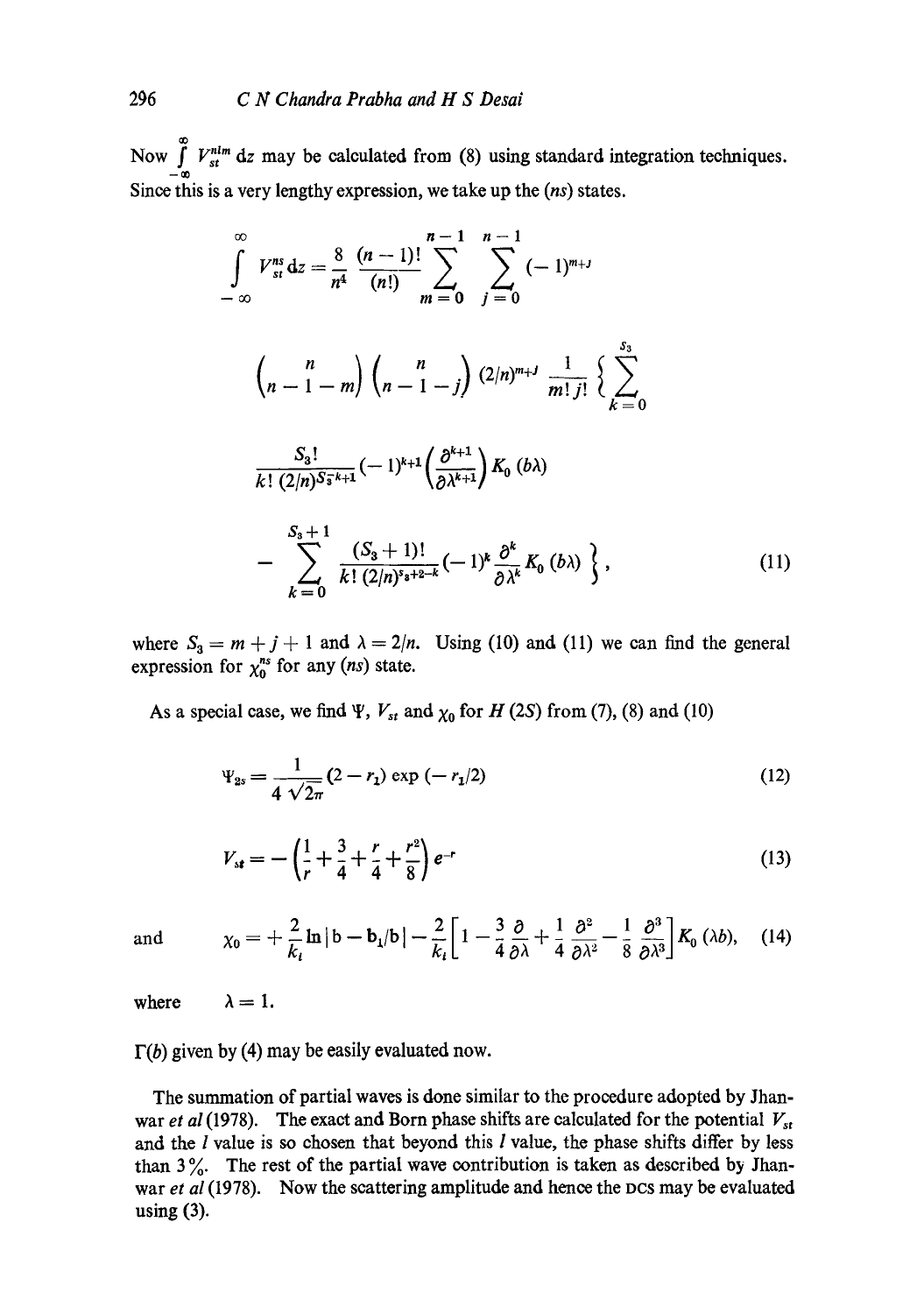# **3. Results and discussion**

The e- $-H$  (2S) elastic differential cross-sections are calculated at 200 eV and 400 eV when data are available for comparison (figures 1 and 2). The results are compared with eikonal-Born series (EBS), optical model (OM) and the Glauber (G) results along with the most recently reported two-potential results (Pundir *et al* 1982) and high energy higher order Born (HHOB) results (Rao and Desai 1983). In the absence of any experimental data at present, it is rather difficult to comment on the accuracy of the various approaches. In the study of electron-scattering from H, He and Li, two-potential eikonal approximation is in good agreement with the experimental data and the other sophisticated theories. The HHOB results are always overestimating, especially in the large angle region CRao and Desai 1981, 1983). Glauber approximation is well-known for its shortcomings--appreciable under estimation of the cross-section except at small angles where it logarithmically diverges. The present results lie between the above two results and nearer the EBS results and are in good agreement with experiments in other scattering processes.



Figure 1. Differential scattering cross-sections for the elastic scattering of electrons from  $H(2S)$  at  $200 eV$ . Solid curve a.--present calculations, broken curve--present calculation in the Glauber

approximation. Solid curve b—data of Pundir *et al* (1982). dash—dot curve HHOB results (Rao and Desai 1983).  $+ -$  EBS results (Joachain *et al* 1977).  $-$  OM results (Joaehain and Winters 1980).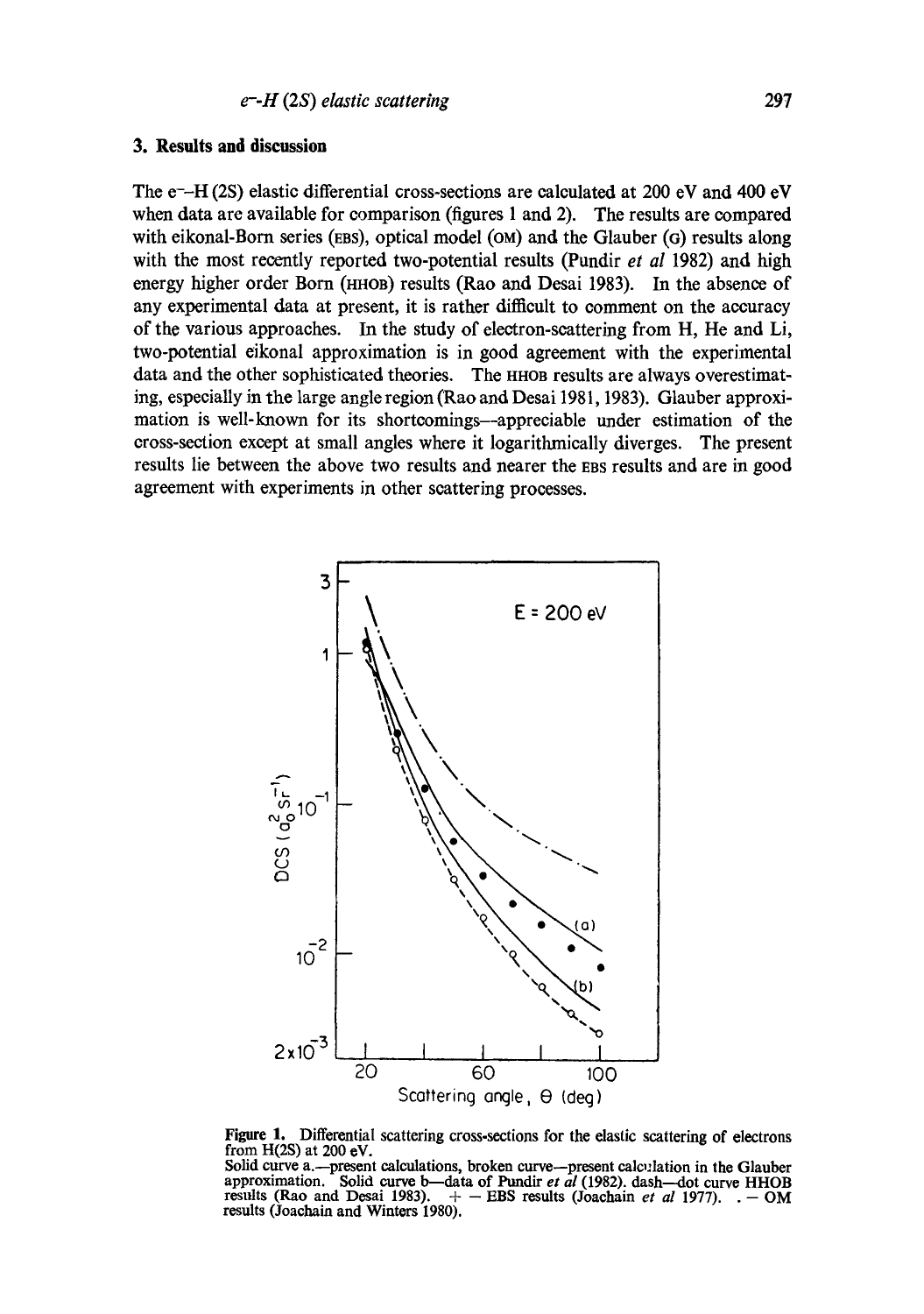

**Figure 2. Differential** scattering cross-sections for the elastic scattering of electrons from H(2S) at 400 eV. References are same as in figure 1.

As in  $\bar{e}$ -H(1S) elastic scattering (Ishihara and Chen 1975), here also the twopotential eikonal approximation should improve the conventional Glauber results because of two reasons: (i) The singularity in interaction  $V_{st}$  is properly taken care of by partial wave analysis (ii) The semi-classical condition necessary for the Glaubor approximation is better for the interaction  $V_0$  than for V. This aspect is clearly brought out by the comparison of the eikonal phase function  $\Gamma(b)$  for the potentials V and  $V_0$  (figure 3).  $\Gamma(b)$  for  $V_0$  is a smooth function of b while that for V oscillates for small b values. The first term of  $(14)$  is the usual Glauber phase for the scattering process considered here. The singularity of this term at  $b = 0$  is cancelled by the second term. Hence, in contrast to Glauber approximation,  $\Gamma(b)$  varies smoothly in the two-potential formulation. Similar behaviour is observed in electron scattering from H(1S), He and Li (Ishihara and Chen 1975; Tayal *et al* 1980). It may be noted that as in  $\bar{e}$ -H(1S) scattering, here also Re  $[\Gamma(b)] \geq \text{Im} [\Gamma(b)]$  *everywhere.* Hence  $\Gamma(b)$  contains almost no scattering, but mostly absorption.

The  $\bar{e}$ -H(2S) scattering cross-section at 100 eV (not shown here) is compared with corresponding  $\bar{e}$ -H(1S) cross-section and are found to approach each other for larger angles where the interaction between the incident electron and the target nucleus progressively dominates the scattering. Similar type of behaviour was observed in the EBS (Joachain *et al* 1977) and two-potential (Pundir *et al* 1982) calculations. The present approximation is good for lower energies also whereas others like HHOB are good for  $E > 200$  eV only. In view of the simplicity of the